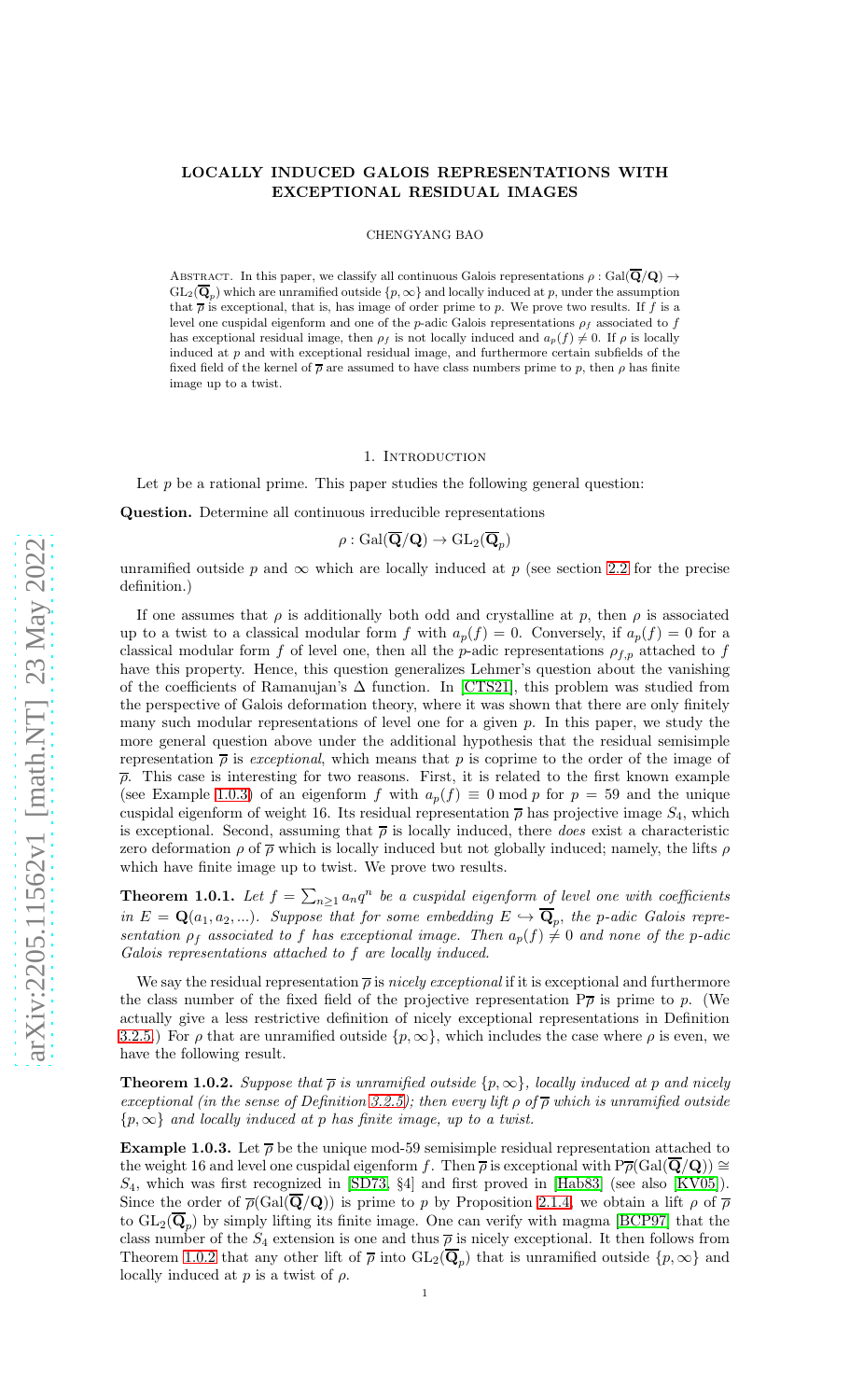#### 2 CHENGYANG BAO

Remark 1.0.4. In some literature,  $\bar{\rho}$  is said to be exceptional if  $\bar{\rho}$  is reducible or p is coprime to the order of the image of  $\bar{\rho}$ . We prove in Lemma [2.2.2](#page-2-2) that  $\bar{\rho}$  is absolutely irreducible if it is locally induced. Therefore, we adopt the more restrictive definition of exceptional representations.

Sketch of the proof. To prove Theorem [1.0.1,](#page-0-2) by local arguments using Breuil's theorem [\[Bre03,](#page-9-5) Prop 3.1.2], we show that  $p$  is not congruent to 7 (mod 8) if one of the reductions of  $\rho_f$  is exceptional and  $a_p(f) = 0$ . But Hatada's main theorem in [\[Hat79\]](#page-9-6) rules out this case. For Theorem 1.0.3, following Calegari and Sadari's strategy, we study the deformation ring parametrizing deformations of  $\bar{\rho}$  with properties in the theorem. We show that the tangent space of the deformation ring is trivial. Thus the deformation ring is the Witt ring of the residual field. Hence, it contains at most one  $\mathbf{Q}_p$ -point and there is one  $\mathbf{Q}_p$ -point that corresponds to the deformation of finite image up to twist.

The paper is organized as follows. In §2 we collect some results from representation theory and discuss the consequences of  $\rho$  being locally induced and  $\overline{\rho}$  being exceptional. Along the way we prove Theorem [1.0.1.](#page-0-2) In §3 we associate to  $\bar{\rho}$  a deformation functor and study its tangent space under the assumptions that  $\bar{\rho}$  is locally induced and exceptional. Theorem [1.0.2](#page-0-1) is proved in §3.

Notation and Conventions. If  $F$  is a field, we denote by  $G_F$  its absolute Galois group  $Gal(\overline{F}/F)$ . If T is a finite extension of  $\mathbf{Q}_p$ , we let  $\mathcal{O}_T$  be the ring of integers of K and  $\mathbf{k}_T$  be the residue field of T. We let Frob denote the Frobenius map  $x \mapsto x^p$  for  $x \in \mathbf{k}_T$ . We fix the p-adic valuation  $v_p : \overline{Q}_p \to Z \cup \{\infty\}$  normalized so that  $v_p(p) = 1$ . If E is a number field and w is a place of E, we denote by  $E_w$  the completion of E at w. We let  $G_w$  be the absolute Galois group of  $E_w$ , which is isomorphic to the decomposition group of a place of  $\overline{Q}$  over w. Denote by  $I_w$  the inertia subgroup of  $G_w$ . Let  $Cl(E)$  be the class group of E. If **k** is a finite field of characteristic p, we denote by  $W(\mathbf{k})$  the ring of Witt vectors of **k**.

If  $\rho: G \to \text{GL}_n(F)$  is a representation, then we define P $\rho$  to be the projective representation given by

$$
\mathrm{P}\rho: G \to \mathrm{GL}_n(F) \to \mathrm{PGL}_n(F).
$$

All representations are assumed to be continuous. When there is no topology mentioned, we take the discrete topology.

For an odd prime p, we let  $p^* = (-1)^{(p-1)/2}p$ . All restriction maps are denoted by Res unless otherwise noted in this paper.

## 2. Galois Representations

<span id="page-1-1"></span>2.1. Preliminaries. In this subsection, we collect some general results from representation theory that will be used in the sequel.

Let **k** be a field of characteristic not equal to 2 and let  $\rho : G \to GL_2(k)$  be a representation of a group G over k. Suppose that G has an index two subgroup H. Let  $\alpha$  and  $\alpha'$  be two characters of H into  $\mathbf{k}^{\times}$  that are permuted by the action of  $\eta : G \to G/H \cong {\pm 1} \subseteq \mathbf{k}^{\times}$ . Calegari and Sadari proved in [\[CTS21\]](#page-9-0) a few lemmas on two-dimensional induced representations which we record as follows.

<span id="page-1-0"></span>**Lemma 2.1.1.** Suppose that  $\rho \cong \text{Ind}_{H}^{G} \alpha$ . Then  $\rho$  is reducible if and only if  $\alpha$  extends to a character of G. In this case,  $\rho \cong \alpha \oplus (\alpha \otimes \eta)$ . Hence, the induced representation  $\rho$  is always semisimple.

*Proof.* See [\[CTS21,](#page-9-0) Lemma 1.3.1].

<span id="page-1-2"></span>**Lemma 2.1.2.** Suppose that the image of  $\rho$  is finite. Then the following are equivalent.

(1) The representation  $\rho$  is irreducible and induced from some character  $\alpha$  of H.

(2) The finite group  $P\rho(G)$  is a non-cyclic dihedral subgroup of order 2d with  $P\rho(H)$  cyclic of order d.

*Proof.* See [\[CTS21,](#page-9-0) Lemma 1.3.2].

<span id="page-1-3"></span>**Lemma 2.1.3.** Suppose that  $\rho \cong \text{Ind}_{H}^{G} \alpha$ . Then the trace-zero adjoint representation ad  ${}^{0}\rho$ splits as  $\eta \oplus \text{Ind}_{H}^{G}(\alpha'^{-1}\alpha)$ .

*Proof.* The adjoint representation ad  $\rho$  viewed as an *H*-representation is

$$
\operatorname{Hom}(\rho|_H, \rho|_H) = \operatorname{Hom}(\alpha \oplus \alpha', \alpha \oplus \alpha') \cong \mathbf{k} \oplus \mathbf{k} \oplus \alpha^{-1} \alpha' \oplus \alpha'^{-1} \alpha.
$$

Since the action of G swaps  $\alpha$  and  $\alpha'$ , we have  $\text{ad } \rho \cong \mathbf{k} \oplus \eta \oplus \text{Ind}_{H}^{G}(\alpha'^{-1}\alpha)$  as a Grepresentation. Hence

$$
\operatorname{ad}^0 \rho = \operatorname{ad} \rho / \mathbf{k} \cong \eta \oplus \operatorname{Ind}_H^G (\alpha'^{-1} \alpha)
$$

as desired.

$$
\Box
$$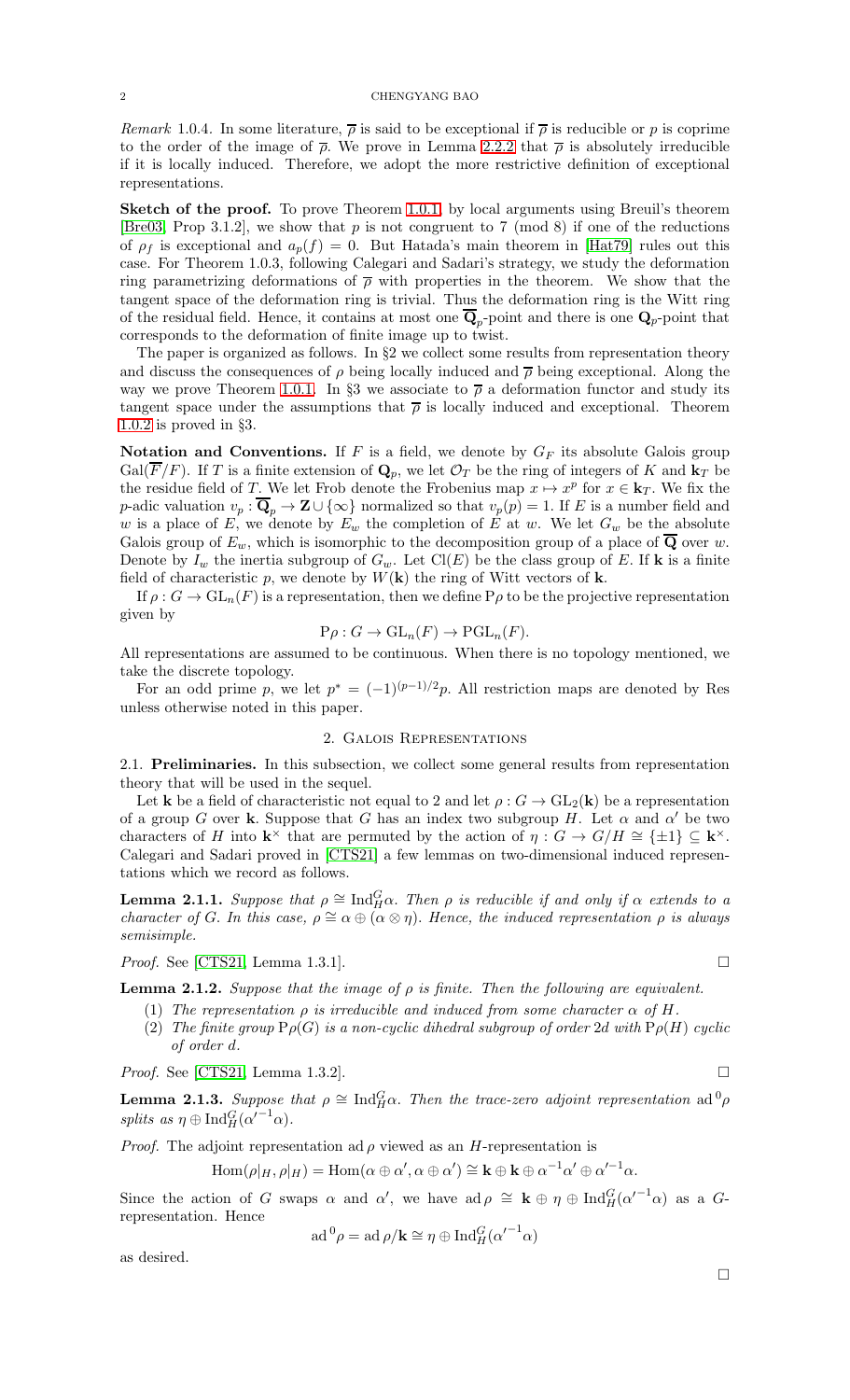We now discuss the semisimple residual representation associated to a  $p$ -adic representation  $\rho: G \to \text{GL}_n(\overline{\mathbf{Q}}_p)$  of a profinite group G. It is known that the image  $\rho(G)$  is contained in  $GL_n(T)$  for some finite extension  $T/\mathbf{Q}_p$  and it preserves a lattice  $\Lambda \subseteq T^n$  (see for example the proof of [\[Dic01,](#page-9-7) Cor 5] for an explanation). Hence  $\rho$  is conjugate to some integral representation

$$
\rho_{\Lambda}: G \to \mathrm{Aut}(\Lambda) \cong \mathrm{GL}_n(\mathcal{O}_T).
$$

Reduce  $\rho_{\Lambda}$  modulo the maximal ideal of  $\mathcal{O}_T$  and take its semisimplification. Then we obtain a semisimple residual representation

$$
\overline{\rho}: G \to \mathrm{GL}_n(\mathbf{k}_T).
$$

It follows from Brauer-Nesbitt theorem that  $\bar{\rho}$  does not depend on the choice of  $\Lambda$ .

Now suppose  $n = 2$ . We have the following proposition from group theory [\[Ser71,](#page-9-8) Prop. 16] that provides an exhaustive list of the possible image of an exceptional  $\bar{\rho}$ .

<span id="page-2-1"></span>**Proposition 2.1.4.** Suppose that the residual Galois representation  $\bar{\rho}: G_{\mathbf{Q}} \to GL_2(\mathbf{F}_p)$  is exceptional. Then

- (i) either the projective image of  $\overline{\rho}$  is dihedral; or
- (ii) or the projective image of  $\overline{\rho}$  is isomorphic to  $A_4, S_4$  or  $A_5$ .

We define two characters  $\epsilon_2$  and  $\epsilon'_2$  that are later used to describe the Galois representation  $\rho_f$  associated to an eigenform f with  $a_p(f) = 0$ . Let K be the unramified quadratic extension of  $\mathbf{Q}_p$ . By local class field theory, there is a unique homomorphism  $K^{\times} \to G_K^{\text{ab}} \to K^{\times}$  that sends  $z \in \mathcal{O}_K^{\times}$  to z and p to 1. The two embeddings of K into  $\overline{\mathbf{Q}}_p$  then give rise to two characters  $\epsilon_2$  and  $\epsilon'_2$  from  $G_K$  to  $\overline{\mathbf{Q}}^{\times}$  that are permuted by the action of  $Gal(K/\mathbf{Q}_p)$ . Denote by  $\overline{\epsilon}_2$  and  $\overline{\epsilon}'_2$  their reductions modulo p respectively. We have

$$
\overline{\epsilon}_2' = \mathrm{Frob}(\overline{\epsilon}_2) = \overline{\epsilon}_2^p.
$$

Let A be an abelian group sitting inside a short exact sequence of groups

$$
1 \to A \to G \to H \to 1.
$$

<span id="page-2-0"></span>Then A can be made into an H-module by defining  $h \cdot a := \tilde{h} a \tilde{h}^{-1}$  for all  $h \in H$  and  $a \in A$ .

2.2. Locally induced Galois representations. In the remainder of this paper we assume p to be an odd prime.

We first explain the relation between the vanishing of the Fourier coefficient  $a_p$  and locally induced Galois representations. Let  $f = \sum_{n=1}^{\infty} a_n q^n$  be an eigenform in  $S_k(\Gamma_1(1), \overline{Q}_p)$  and denote by  $\rho_f$  :  $G_Q \to GL_2(\overline{Q}_p)$  the Galois representation attached to f. Then  $\rho_f|_{G_{\mathbf{Q}_p}}$  is crystalline of Hodge-Tate weights  $(0, k-1)$  and the characteristic polynomial of the crystalline Frobenius is  $X^2 - a_p(f)X + p^{k-1}$  by [\[Sch90\]](#page-9-9). When  $v_p(a_p(f)) > 0$ , the local representation  $\rho_f |_{G_{\mathbf{Q}_p}}$  is irreducible, and  $a_p(f)$  completely determines it. In particular, when  $a_p(f) = 0$ , we have the following nice description of  $\rho_f|_{G_{\mathbf{Q}_p}}$  by [\[Bre03,](#page-9-5) Prop 3.1.2] (see also [\[CTS21,](#page-9-0) Thm  $2.1.1$ ]).

**Theorem 2.2.1** (Breuil). Suppose that  $a_p(f) = 0$ . Then

$$
\rho_f|_{G_{\mathbf{Q}_p}} \cong \operatorname{Ind}_{G_K}^{G_{\mathbf{Q}_p}} \alpha, \quad \text{for } \alpha = \epsilon_2^{k-1} \otimes \psi|_{G_K}
$$

where  $\psi$ :  $G_{\mathbf{Q}_p} \to K^{\times}$  is some unramified character such that  $\psi^2 = 1$ .

We now work with the following setup. Let  $\rho: G_{\mathbf{Q}} \to GL_2(\mathbf{Q}_p)$  be unramified outside  $\{p,\infty\}$ . Suppose that locally at p, we have

$$
\rho|_{G_{\mathbf{Q}_p}} \cong \operatorname{Ind}_{G_K}^{G_{\mathbf{Q}_p}} \alpha \quad \text{and} \quad \rho|_{G_K} \cong \alpha \oplus \alpha'
$$

for characters  $\alpha, \alpha': G_K \to \overline{\mathbf{Q}}_p^{\times}$  $_{p}^{\times}$ . Denote by  $\overline{\alpha}$  and  $\overline{\alpha}'$  the reductions of  $\alpha$  and  $\alpha'$  respectively. By Lemma [2.1.1,](#page-1-0)  $\rho|_{G_{\mathbf{Q}_p}}$  is semisimple and thus there are identifications

$$
\overline{\rho}|_{G_{\mathbf{Q}_p}} \cong \text{Ind}_{G_K}^{G_{\mathbf{Q}_p}} \overline{\alpha} \text{ and } \overline{\rho}|_{G_K} \cong \overline{\alpha} \oplus \overline{\alpha}'.
$$

When we specialize  $\rho$  to  $\rho_f$  associated to an eigenform  $f \in S_k(\Gamma_1(1), \mathbf{Q}_p)$  with  $a_p(f) = 0$ , we let  $\alpha = \epsilon_2^{k-1} \otimes \psi|_{G_K}$  and  $\alpha' = \epsilon_2'^{k-1} \otimes \psi|_{G_K}$ . Denote by  $\overline{\psi}$  the reduction of  $\psi$  and recall from §[2.1](#page-1-1) that  $\overline{\epsilon}'_2 = \overline{\epsilon}_2^p$  $2^p$ . We then have

$$
\overline{\rho}_f|_{G_{\mathbf{Q}_p}} \cong \mathrm{Ind}_{G_K}^{G_{\mathbf{Q}_p}}\left(\overline{\epsilon}_2^{k-1} \otimes \overline{\psi}|_{G_K}\right) \quad \text{and} \quad \overline{\rho}_f|_{G_K} \cong \left(\overline{\epsilon}_2^{k-1} \oplus \overline{\epsilon}_2^{p(k-1)}\right) \otimes \overline{\psi}|_{G_K}.
$$

We deduce some properties of the induced local representation  $\rho|_{G_{\mathbf{Q}_p}}$ .

<span id="page-2-2"></span>**Lemma 2.2.2.** The local representation  $\overline{\rho}|_{G_{\mathbf{Q}_p}}$  is absolutely irreducible.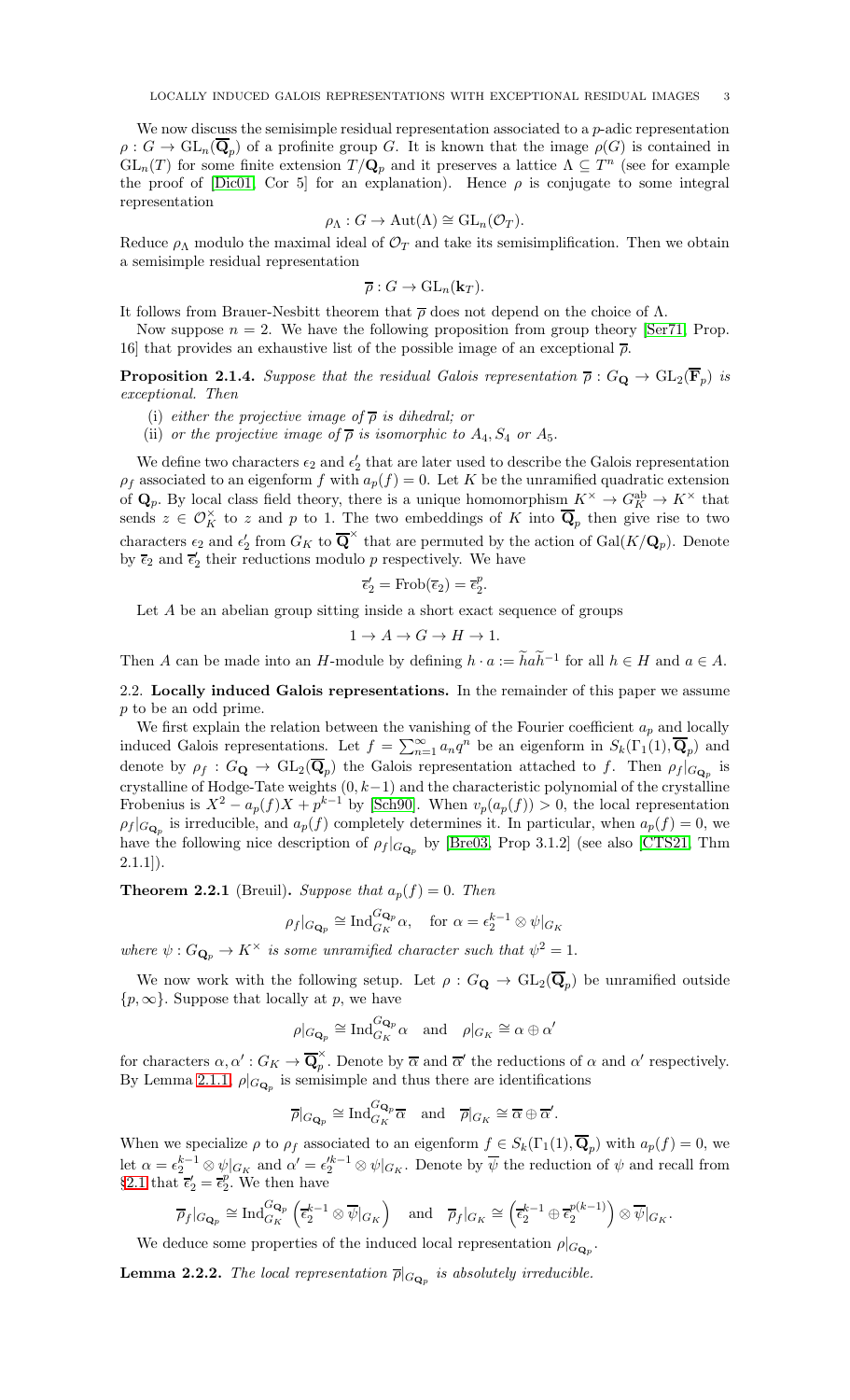#### 4 CHENGYANG BAO

Proof. Let  $\eta: G_{\mathbf{Q}_p} \to G_{\mathbf{Q}_p}/G_K \cong {\{\pm 1\}} \subset \overline{\mathbf{F}}_p^{\times}$  be the unramified quadratic character of  $G_{\mathbf{Q}_p}$ . Suppose that  $\overline{\rho}|_{G_{\mathbf{Q}_p}} \cong \text{Ind}_{G_K}^{G_{\mathbf{Q}_p}} \overline{\alpha}$  is reducible. By Lemma [2.1.1,](#page-1-0) we have  $\overline{\rho}|_{G_{\mathbf{Q}_p}}$  splits into the direct sum  $\overline{\alpha} \oplus (\overline{\alpha} \otimes \eta)$  and so  $P\overline{\rho}|_{G_{\mathbf{Q}_p}} \cong \eta$ . Since  $\overline{\rho}$  is unramified outside  $\{p, \infty\}$ , the projective representation  $P\overline{\rho}$  is now unramified at all finite places. The fixed field of  $P\overline{\rho}$  is then trivial because the narrow class number of **Q** is 1. This contradicts  $P\overline{\rho}|_{G_{\mathbf{Q}_p}} \cong \eta$ .

<span id="page-3-0"></span>**Lemma 2.2.3.** The projective image  $P\overline{\rho}(G_{\mathbf{Q}_p})$  is isomorphic to a non-cyclic dihedral group  $D_{2d}$  of order 2d and  $P\overline{\rho}(G_K)$  is isomorphic to a cyclic group of order d. In the case  $\rho = \rho_f$ , we have  $d = \frac{p+1}{\gcd(k-1,p+1)}$ ; in particular, d and  $p+1$  have the same 2-adic valuation.

*Proof.* By Lemma [2.1.2](#page-1-2) we immediately deduce that  $P\overline{\rho}(G_{\mathbf{Q}_p})$  has non-cyclic dihedral image  $D_{2d}$  and  $\overline{\alpha}^{\prime -1}\overline{\alpha}$  is cyclic of order d. Now assume that  $\rho = \rho_f$ . Then d is the order of  $(\overline{\epsilon}_2^{\prime}% )(\varepsilon_2^{\prime})$  $\overline{\epsilon}_2^{k-1} = \overline{\epsilon}_2^{(p-1)(k-1)}$  $2^{(p-1)(k-1)}$ . Given that  $\bar{\epsilon}_2$  is cyclic of order  $p^2-1$ , we have

$$
d = \frac{p^2 - 1}{\gcd((p-1)(k-1), p^2 - 1)} = \frac{p+1}{\gcd(k-1, p+1)}.
$$

Since the weight k of a level one modular form f is even and p is odd, d and  $p + 1$  have the same 2-adic valuation as claimed.

<span id="page-3-2"></span>2.3. The fixed field of exceptional  $\bar{\rho}$ . Let  $\bar{\rho}$  be as before and let L be the fixed field of  $P\bar{\rho}$ ; then  $L/\mathbf{Q}$  is a Galois extension unramified outside  $\{p,\infty\}$  with Galois group  $G \cong \overline{P_{\rho}}(G_{\mathbf{Q}})$ . The decomposition group D of some (every) prime ideal of L lying above p is  $P\overline{\rho}(G_{\mathbf{Q}_p}),$ which is isomorphic to  $D_{2d}$  by Lemma [2.2.3.](#page-3-0) Since the inertia subgroup I is a subgroup of  $P\overline{\rho}(G_K) \cong \mathbf{Z}/d\mathbf{Z}$  and  $D/I$  is also cyclic, by the group structure of  $D_{2d}$ , we deduce that  $I \cong \mathrm{P}\overline{\rho}(G_K) \cong \mathbf{Z}/d\mathbf{Z}.$ 

**Lemma 2.3.1.** Suppose that  $\bar{\rho}$  is exceptional. Then the projective image  $G \cong \overline{P_{\rho}}(G_{\mathbf{Q}})$  is isomorphic to  $S_4$  or  $A_5$ .

Proof. We prove the lemma by showing other cases in the exhaustive list in Proposition [2.1.4](#page-2-1) cannot happen. Suppose that G is isomorphic to a dihedral group  $D_{2n}$  of order  $2n$ . Since  $\mathbf{Q}(\sqrt{p^*})$  is the unique quadratic extension of **Q** unramified outside  $\{p,\infty\}$ , by Galois correspondence,  $D_{2n}$  has a unique index two subgroup. Thus n is odd. But since  $\mathbf{Q}(\sqrt{p^*})$  is ramified at p, we have  $d = |I|$  is divisible by two and so n is even, a contradiction. Suppose that G is isomorphic to  $A_4$ . Since the only non-cyclic dihedral subgroup of  $A_4$  is  $D_4$ , we have  $D \cong D_4$  and so  $|I| = d = 2$ . Since  $D_4$  is normal in  $A_4$ , the fixed field of D is Galois over Q. It is ramified at p, so 3 divides d, a contradiction. Thus G is isomorphic to either  $S_4$  or  $A_5$ .  $\Box$ 

Remark 2.3.2. Note that if  $\rho$  is globally induced, then by Lemma [2.1.2,](#page-1-2)  $P\overline{\rho}(G_{\mathbf{Q}})$  is isomorphic to a dihedral group, which is impossible by the proof of the lemma above. Thus  $\rho$  is not globally induced.

Assume from now on that  $\bar{\rho}$  is exceptional.

### <span id="page-3-1"></span>Lemma 2.3.3.

- (a) If  $G \cong S_4$ , then the decomposition group D is embedded as either a non-normal  $D_4$ with I identified with the subgroup generated by a single transposition in  $S_4$ , or  $D_8$ with  $I \cong \mathbf{Z}/4\mathbf{Z}$ .
- (b) If  $G \cong A_5$ , then the decomposition group D is isomorphic to  $D_4$  with  $I \cong \mathbb{Z}/2\mathbb{Z}$ , or  $D_6$  with  $I \cong \mathbf{Z}/3\mathbf{Z}$  or  $D_{10}$  with  $I \cong \mathbf{Z}/5\mathbf{Z}$ .

*Proof.* When  $G \cong S_4$ , the only non-cyclic dihedral subgroups  $D_{2d}$  of  $S_4$  are, up to conjugation, the normal  $D_4$ , the non-normal  $D_4$ ,  $D_6$  and  $D_8$ . If D is of order four, we need to show that I is generated by a single transposition. Pick any subfield  $E \subseteq L$  of degree  $|E : \mathbf{Q}| = 3$ . (They are all conjugate.) Then  $Gal(L/E)$  is isomorphic to  $D_8$ , which necessarily contains all three double transpositions in  $S_4$ . If I identified with the subgroup generated by a double transposition, then  $I \subseteq Gal(L/E)$  and thus p is unramified in  $E/\mathbf{Q}$ . This is impossible for the narrow class group of Q is trivial. Suppose that  $D \cong D_6$ . Since the quadratic extension of **Q** contained in L is ramified at p, the inertia degree |I| is even, contradicting  $|I| = d = 3$ . If D is isomorphic to  $D_8$ , the inertia subgroup is identified with the cyclic subgroup  $\mathbb{Z}/4\mathbb{Z}$ .

When  $G \cong A_5$ , up to conjugation the only non-cyclic dihedral subgroups  $D_{2d}$  of  $A_5$  are  $D_4, D_6$  and  $D_{10}$ . Thus the inertia subgroups are identified with  $\mathbb{Z}/2\mathbb{Z}, \mathbb{Z}/3\mathbb{Z}$  and  $\mathbb{Z}/5\mathbb{Z}$  respectively.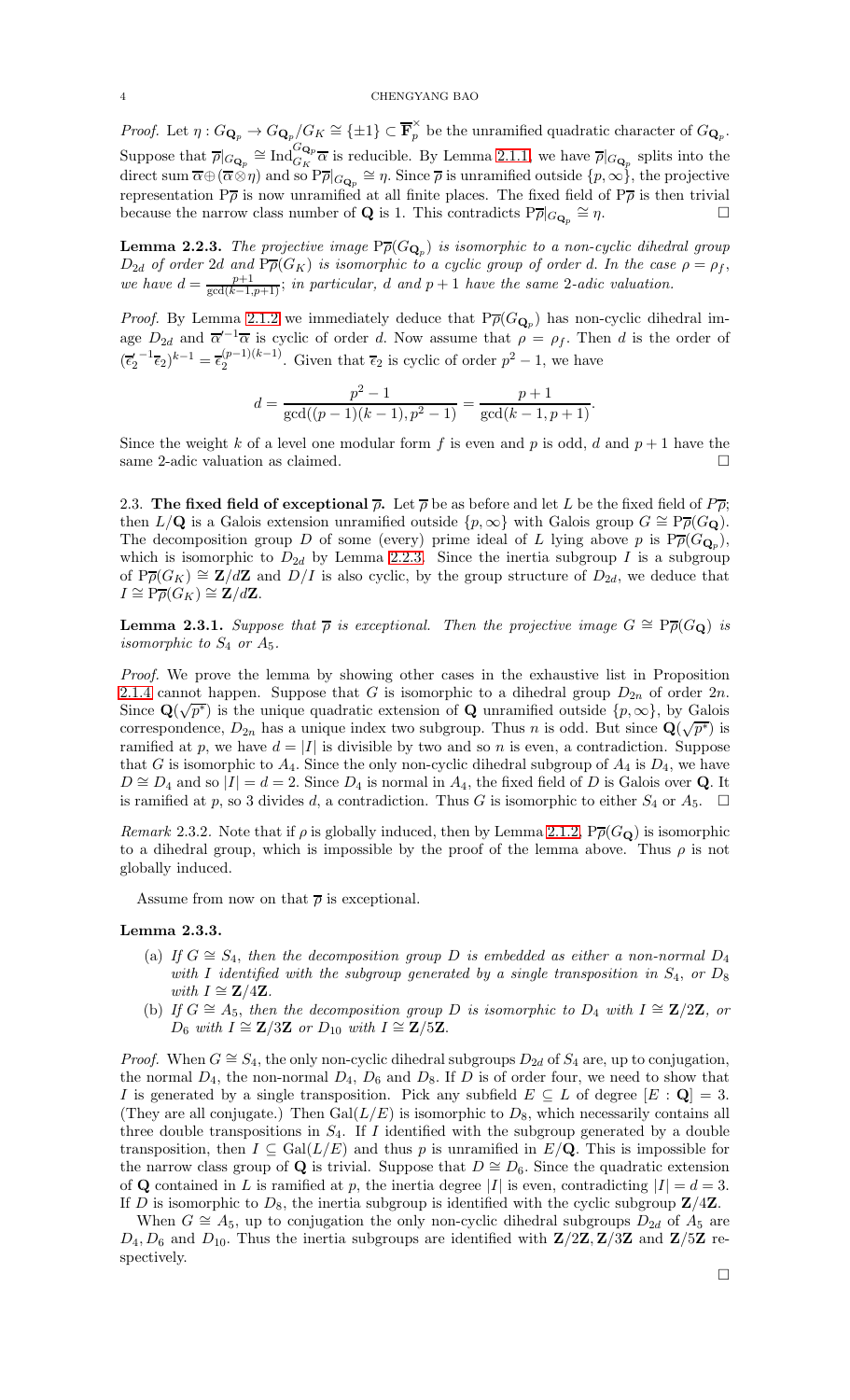2.4. **Proof of Theorem [1.0.1.](#page-0-2)** Let  $f = \sum_{n\geq 1} a_n q^n$  be a cuspidal eigenform with coefficients in  $E = \mathbf{Q}(a_1, a_2, ...)$  of level one and  $a_p(f) = 0$ . By the main theorem of [\[Hat79\]](#page-9-6), the eigenvalue  $a_p(f)$  of the Hecke operator  $T_p$  is congruent to  $1 + p$  modulo 8 when  $p \neq 2$ . It follows that if  $a_p(f) = 0$  then  $1 + p \equiv 0 \pmod{8}$  and thus  $p \equiv 7 \pmod{8}$ . Suppose that for some embedding  $E \hookrightarrow \mathbf{Q}_p$ , the *p*-adic representation  $\rho_f$  associated to f has exceptional image. We identify f with its image under  $S_k(\Gamma(1), E) \hookrightarrow S_k(\Gamma(1), \mathbf{Q}_p)$ . It follows Lemma [2.2.3](#page-3-0) and Lemma [2.3.3](#page-3-1) that if  $p \neq 2$ , then  $v_2(p + 1) = v_2(d) \leq 2$ . Thus p is not congruent to 7 modulo 8, a contradiction. When  $p = 2$ , it is proved in [\[CTS21,](#page-9-0) §2.6] that there is no level 1 eigenform f with  $a_2(f) = 0$ , which completes the proof.

## 3. A Galois Deformation Problem

<span id="page-4-1"></span>3.1. Deformation functor associated to  $\bar{\rho}$ . Let us summarize all assumptions we have made in §[2.2](#page-2-0) and §[2.3](#page-3-2) and add a few more to be assumed throughout this section. We use Mazur's definition of deformations in [\[Maz89\]](#page-9-10) due to the convenience of carrying out explicit calculations.

Assumption 3.1.1. Fix  $p > 2$ . Let  $\rho : G_{\mathbf{Q}} \to GL_2(T)$  be a Galois representation that is unramified outside  $\{p,\infty\}$ , where T is a finite extension of  $\mathbf{Q}_p$ , and assume that  $\rho(G_{\mathbf{Q}})$  is contained in  $GL_2(\mathcal{O}_T)$ . Locally at p, suppose that  $\rho$  is induced from  $G_K$  and takes the form

$$
\rho|_{G_{\mathbf{Q}_p}} = \text{Ind}_{G_K}^{G_{\mathbf{Q}_p}} \alpha, \quad \rho|_{G_K} = \text{diag}\{\alpha, \alpha'\}
$$

for characters  $\alpha, \alpha': G_K \to T^\times$ . Suppose further that the semisimple residual representation  $\overline{\rho}: G_{\mathbf{Q}} \to GL_2(\mathbf{k})$  is exceptional for  $\mathbf{k} = \mathbf{k}_T$ . As a result, the order of  $\overline{\rho}(G_{\mathbf{Q}})$  is prime to p by Proposition [2.1.4](#page-2-1) and Lemma [2.2.2.](#page-2-2) By extending  $T$  if necessary, we assume that  $T$  satisfies the following:

- the eigenvalues of every element in the image of  $\bar{\rho}$  land in k;
- $\mathcal{O}_K$  is a subring of  $W(\mathbf{k});$
- and the irreducible characters of  $S_4$  and  $A_5$  are all defined over **k**.

We have the identifications

$$
\overline{\rho}|_{G_{\mathbf{Q}_p}} = \text{Ind}_{G_K}^{G_{\mathbf{Q}_p}} \overline{\alpha} \text{ and } \overline{\rho}|_{G_K} = \text{diag}\{\overline{\alpha}, \overline{\alpha}'\}.
$$

Since  $\overline{\rho}_{G_{\mathbf{Q}_p}}$  is absolutely irreducible, by Lemma [2.1.1,](#page-1-0) the two characters  $\overline{\alpha}$  and  $\overline{\alpha}'$  are distinct.

We now define a deformation problem associated to  $\bar{\rho}$ . Let  $\mathscr{C}$  be the category of local Artinian W(k)-algebras  $(A, \mathfrak{m})$  with a fixed identification  $A/\mathfrak{m} \cong \mathbf{k}$ .

<span id="page-4-0"></span>**Definition 3.1.2.** Denote by **D** the deformation functor associated to  $\overline{\rho}$  satisfying the following deformation conditions. For  $(A, \mathfrak{m})$  that is an object in  $\mathscr{C}$ , every deformation  $[\rho_A] \in \mathbf{D}(A)$ 

- is of determinant  $\chi: G_{\mathbf{Q}} \xrightarrow{\det \overline{\rho}} \mathbf{k}^{\times} \to W(\mathbf{k})^{\times}$  where  $\mathbf{k}^{\times} \to W(\mathbf{k})^{\times}$  is the Teichmuller character,
- is unramified outside  $\{p, \infty\},\$
- and has a representative  $\rho_A$  such that  $\rho_A|_{G_K} = \text{diag}\{\beta, \beta'\}$  where  $\beta$  and  $\beta'$  are  $G_K$ characters which are  $G_K$ -liftings (deformations) of  $\overline{\alpha}$  and  $\overline{\alpha}'$  respectively.

Remark 3.1.3. Since  $\overline{\alpha}$  and  $\overline{\alpha}'$  are distinct, the last condition implies that every representations in  $[\rho_A]$  takes the form diag $\{\beta, \beta'\}$  when restricted to  $G_K$  by [\[CTS21,](#page-9-0) Lemma 1.3.3]. Hence this is a deformation condition as shown in [\[CTS21,](#page-9-0) Lemma 2.3.2]. It follows from this condition that  $[\rho_A]$  is locally induced from  $\beta$ , or equivalently from  $\beta'$ . Indeed, by Frobenius reciprocity, we have

$$
\text{Hom}_{G_{\mathbf{Q}_p}}(\text{Ind}_{G_K}^{G_{\mathbf{Q}_p}} \beta, \rho_A) \cong \text{Hom}_{G_K}(\beta, \text{Res}_{G_K}^{G_{\mathbf{Q}_p}} \rho_A) = \text{Hom}_{G_K}(\beta, \beta \oplus \beta') \neq 0.
$$

Since  $\overline{\rho}|_{G_{\mathbf{Q}_p}}$  is absolutely irreducible, we have  $\rho_A|_{G_{\mathbf{Q}_p}}$  is irreducible, and thus  $\text{Ind}_{G_K}^{G_{\mathbf{Q}_p}} \beta \cong \rho_A$ .

The functor  $D$  is pro-represented by a complete local Noetherian ring  $R$  by [\[Maz89,](#page-9-10) Proposition 2.1]. Note that the deformation  $[\rho]$  represented by  $\rho : G_{\mathbf{Q}} \to GL_2(\mathcal{O}_T)$  satisfies the last two conditions. We can twist  $[\rho]$  to meet all three conditions and get an  $\mathcal{O}_T$ -point of Spec(R). In fact, we have  $(\det_{\alpha} \rho)^{-1} \chi \in 1 + \mathfrak{m}_T$  where  $\mathfrak{m}_T$  is the maximal ideal of T. Since the function  $\sqrt{1+x} := 1+\frac{x}{2}-\frac{x^2}{8}+\cdots$  converges for  $x \in \mathfrak{m}_T$  when  $p > 2$ , there exists a character  $\chi'$  whose square is  $(\det \rho)^{-1} \chi$ . This  $\chi'$  is unramified outside  $\{p, \infty\}$  and its reduction modulo  $\mathfrak{m}_T$  is trivial. Hence  $[\rho \otimes \chi']$  is an  $\mathcal{O}_T$ -point on  $\text{Spec}(R)$ . We aim to show that  $\text{Spec}(R)$  cannot contain such a point unless it has finite image by analyzing the tangent space of D.

We now describe the tangent space  $\mathbf{D}(\mathbf{k}[x]/(x^2))$  of the deformation functor  $\mathbf{D}$  as a Selmer group  $H^1_\Sigma(G_{\mathbf{Q}}, \mathrm{ad}^0\overline{\rho})$  defined below. Since the local representation  $\overline{\rho}|_{G_{\mathbf{Q}_p}}$  is induced, by Lemma [2.1.3,](#page-1-3) ad  ${}^{0}\overline{\rho}$  as a  $G_{\mathbf{Q}_{p}}$ -representation splits into  $\eta \oplus \text{Ind}_{G_{K}}^{G_{\mathbf{Q}_{p}}}(\overline{\alpha}'^{-1}\overline{\alpha})$ , where  $\eta$  is the character  $\eta: G_{\mathbf{Q}_p} \to G_{\mathbf{Q}_p} / G_K \cong {\{\pm 1\}} \subseteq \mathbf{k}^{\times}.$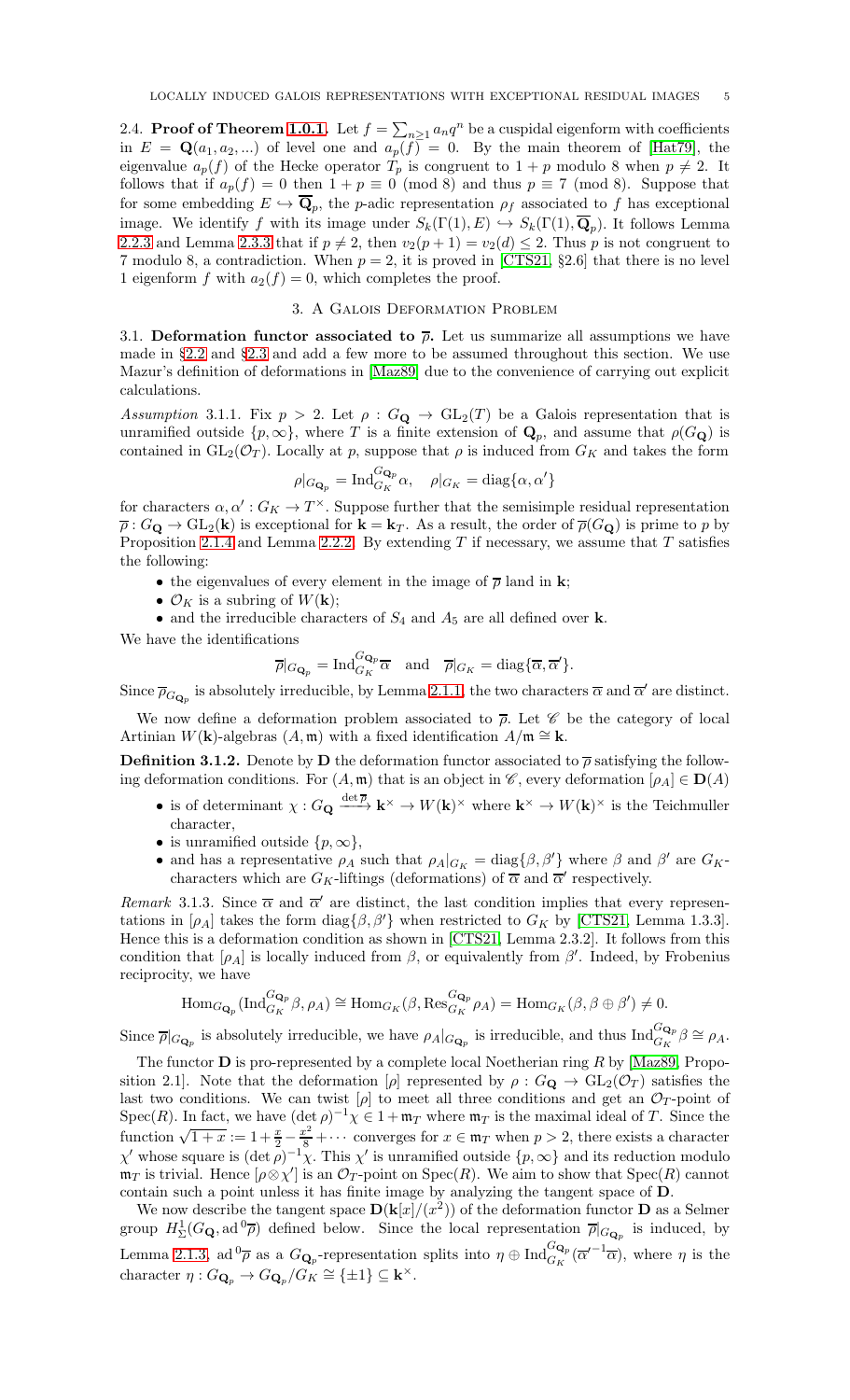<span id="page-5-0"></span>**Definition 3.1.4.** Let  $\Sigma = {\Sigma_v : v \text{ places of } \mathbf{Q}}$  be the collection of local conditions for ad  $\overline{\rho}$ defined by

- $\Sigma_v = H^1(G_v/I_v, \text{ad}^0\overline{\rho}) = \text{ker}(\text{Res}: H^1(G_v, \text{ad}^0\overline{\rho}) \to H^1(I_v, \text{ad}^0\overline{\rho}))$  being the unramified condition at finite places  $v \nmid p$ ,
- $\Sigma_v = H^1(G_{\mathbf{Q}_p}, \eta)$  at  $v = p$ ,
- no conditions at  $v = \infty$ .

Denote by  $H^1_{\Sigma}(G_{\mathbf{Q}}, \mathrm{ad}^0 \overline{\rho})$  the preimage of  $\prod_v \Sigma_v$  under Res :  $H^1(G_{\mathbf{Q}}, \mathrm{ad}^0 \overline{\rho}) \to \prod_v H^1(G_v, \mathrm{ad}^0 \overline{\rho})$ .

**Proposition 3.1.5.** The tangent space of the deformation functor  $\mathbf{D}$  is  $H^1_{\Sigma}(G_{\mathbf{Q}}, \mathrm{ad}^0\overline{\rho})$ .

Proof. The Selmer group cut out by the first two conditions in Definition [3.1.2](#page-4-0) is the preimage of  $\prod_{v\nmid p} \Sigma_v$  under  $H^1(G_{\mathbf{Q}}, \mathrm{ad}^0 \overline{\rho}) \to \prod_{v\nmid p} H^1(G_v, \mathrm{ad}^0 \overline{\rho})$ . We are left to deal with the condition at p.

Let  $[\tilde{\rho}]$  be a deformation in  $\mathbf{D}(\mathbf{k}[x]/(x^2))$  represented by a lift  $\tilde{\rho}: G_{\mathbf{Q}} \to GL_2(\mathbf{k}[x]/(x^2))$ such that

$$
\widetilde{\rho}|_{G_K} = \text{diag}\{\beta, \beta'\}
$$

where  $\beta$  and  $\beta'$  are lifts of  $\overline{\alpha}$  and  $\overline{\alpha}'$  respectively. Denote by  $c : G_{\mathbf{Q}} \to \text{ad}^0\overline{\rho}$  the cocycle determined by  $\tilde{\rho}$  via the equation

$$
\widetilde{\rho} = (I + x \cdot c)\overline{\rho}.
$$

Comparing the two formula of  $\tilde{\rho}|_{G_K}$ , we conclude that c restricted to  $G_K$  is valued in the subrepresentation  $\eta$ . The same argument shows that c restricted to  $G_{\mathbf{Q}_p} \setminus G_K$  is valued in  $\eta$ as well. Thus the cohomology class determined by c lands in  $H^1(G_{\mathbf{Q}_p}, \eta)$ . Conversely, one checks that a cohomology class in  $H^1(G_{\mathbf{Q}_p}, \eta)$  determines a deformation  $[\tilde{\rho}] \in \mathbf{D}(\mathbf{k}[x]/(x^2))$ that admits a splitting when restricted to  $G_K$ . This gives the desired description of the tangent space.

3.2. Vanishing conditions. In this subsection we study when the tangent space  $H^1_\Sigma(G_\mathbf{Q}, \mathrm{ad}^0\overline{\rho})$ of D vanishes.

Continue with the notations in the previous subsection. By Galois theory, the decomposition group D, when viewed as a subgroup of G, fixes a number field F with  $Gal(L/F) = D$ isomorphic to a dihedral group  $D_{2d}$ . It follows from Lemma [2.1.2](#page-1-2) that  $\bar{\rho}$  restricted to  $G_F$ is induced from an index two subgroup of  $G_F$ . Note that the action of  $g \in G_Q$  on ad  $^0\overline{\rho}$ only depends on its projective image. Since the projective images of  $G_F$  and  $G_{\mathbf{Q}_p}$  coincide, both being D, by abuse of notation, we say ad  ${}^0\overline{\rho}$  splits into  $\eta \oplus \text{Ind}_{G_K}^{G_{\mathbf{Q}_p}}(\overline{\alpha}^{\prime-1}\overline{\alpha})$  as a

 $G_F$ -representation as well. Denote the second summand by W. We define a few more Selmer groups.

<span id="page-5-1"></span>**Definition 3.2.1.** Suppose that E is a number field and let X be a finite  $G_E$ -module. Denote by  $w$  finite places of  $E$ .

- Let  $H^1_{\mathcal{L}}(G_E, X)$  be the preimage of  $\prod_{w \nmid p} H^1(G_w/I_w, X^{I_w}) \times \prod_{w \mid p} \{0\}$  under the restriction map Res :  $H^1(G_E, X) \to \prod_w H^1(G_w, X)$ , i.e., the Selmer group consisting of cohomology classes that are unramified at all finite places and vanishing at places dividing p;
- let  $H^1_{\mathcal{M}}(G_E, X)$  be the preimage of  $\prod_w H^1(G_w/I_w, X^{I_w})$  under the restriction map  $\text{Res}: H^1(G_E, X) \to \prod_{w} H^1(G_w, X)$ , i.e., the Selmer group consisting of cohomology classes that are unramified at all finite places;
- and let  $H^1_{\mathcal{N}}(G_E, X)$  be the preimage of  $\prod_{w \nmid p} H^1(G_w/I_w, X^{I_w})$  under the restriction map Res :  $H^1(G_E, X) \to \prod_{w \nmid p} H^1(G_w, X)$ , i.e., the Selmer group consisting of cohomology classes that are unramified away from places dividing  $p$  or  $\infty$ .

Recall the tangent space  $H^1_\Sigma(G_{\mathbf{Q}}, \text{ad}^0\overline{\rho})$  in Definition [3.1.4.](#page-5-0) The cohomology classes [c] in the tangent space are exactly those that are mapped into  $H^1(G_{\mathbf{Q}_p}, \eta)$  under

Res: 
$$
H^1_{\mathcal{N}}(G_{\mathbf{Q}}, \mathrm{ad}^0 \overline{\rho}) \to H^1(G_{\mathbf{Q}_p}, \eta) \oplus H^1(G_{\mathbf{Q}_p}, W).
$$

It is not obvious how to compute these classes directly, or equivalently, to determine whether the deformation  $[\tilde{\rho}] \in \mathbf{D}(\mathbf{k}[x]/(x^2))$  corresponding to [c] is locally induced or not. But if we assume that the residual representation  $\bar{\rho}$  is globally induced, then one can hope to show a deformation of  $\bar{\rho}$  to  $\mathbf{k}[x]/(x^2)$  is locally induced if and only if it is globally induced, providing a criterion to determine whether the deformation is locally induced. So we restrict  $\bar{\rho}$  to  $G_F$ and study when classes in  $H^1_{\mathcal{N}}(G_F, \mathrm{ad}^0\overline{\rho})$  are sent into  $\prod_{w|p}^{\infty}H^1(G_w, \eta)$  under

$$
(\text{Res}_1, \text{Res}_2) : H^1_{\mathcal{N}}(G_F, \text{ad}^0 \overline{\rho}) \cong H^1_{\mathcal{N}}(G_F, \eta) \oplus H^1_{\mathcal{N}}(G_F, W) \to \prod_{w|p} H^1(G_w, \eta) \oplus \prod_{w|p} H^1(G_w, W).
$$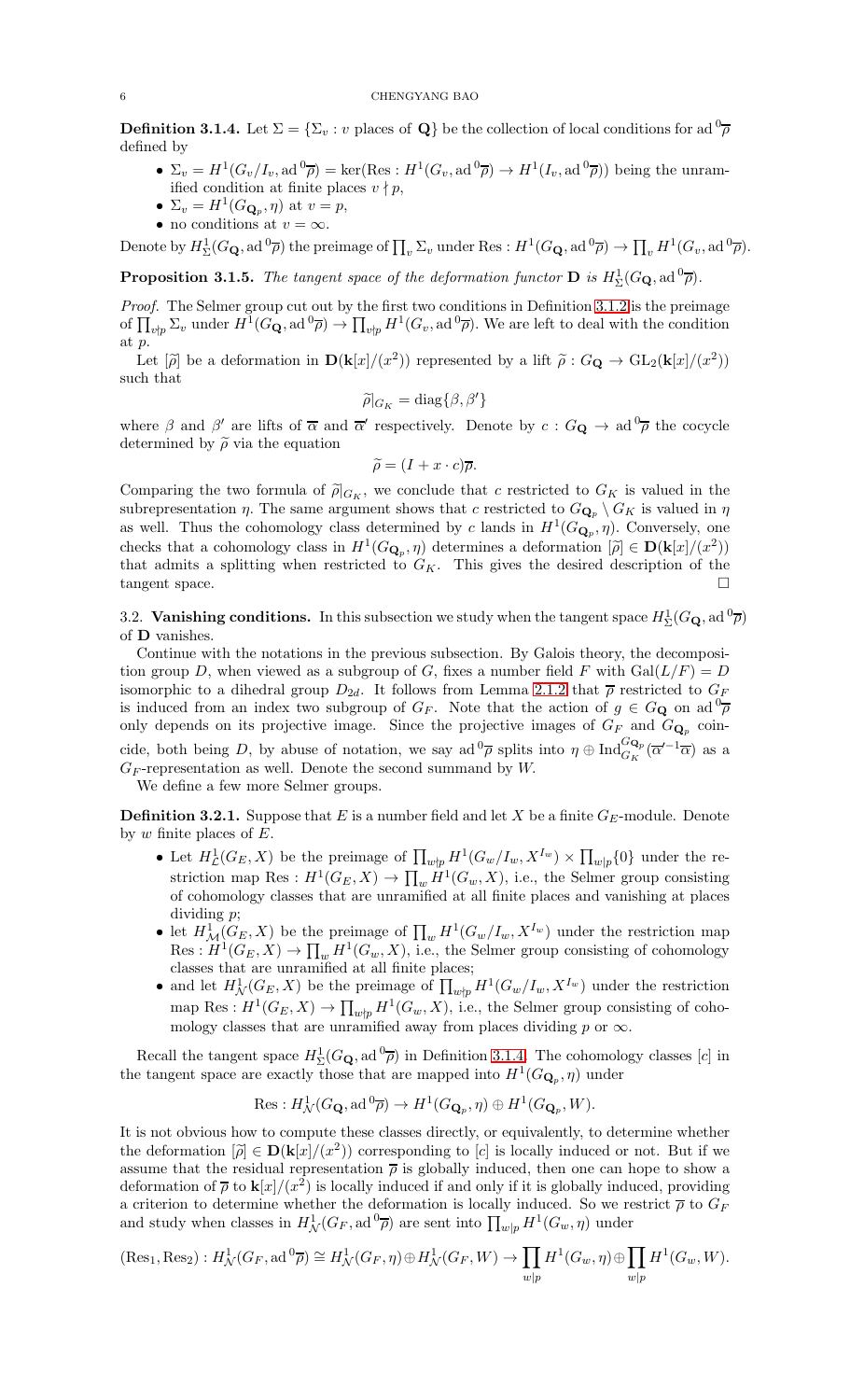Here, w are places of F. We relate the two restriction maps Res and  $(Res<sub>1</sub>, Res<sub>2</sub>)$  by the following commutative diagram. We denote the vertical restriction map on the left by  $\Psi$  and that on the right by  $\Psi_{\text{loc}}$ .

<span id="page-6-0"></span>
$$
(*)\qquad H^1_{\mathcal{N}}(G_{\mathbf{Q}}, \mathrm{ad}^0\overline{\rho}_f) \xrightarrow{\mathrm{Res}} H^1(G_{\mathbf{Q}_p}, \eta) \oplus H^1(G_{\mathbf{Q}_p}, W)
$$
  

$$
(*)\qquad \qquad \downarrow \qquad \qquad \downarrow \qquad \qquad \downarrow \qquad \qquad \downarrow \qquad \qquad \downarrow \qquad \qquad \downarrow \qquad \qquad \downarrow \qquad \qquad \downarrow \qquad \qquad \downarrow \qquad \qquad \downarrow \qquad \qquad \downarrow \qquad \qquad \downarrow \qquad \qquad \downarrow \qquad \qquad \downarrow \qquad \qquad \downarrow \qquad \qquad \downarrow \qquad \qquad \downarrow \qquad \qquad \downarrow \qquad \qquad \downarrow \qquad \qquad \downarrow \qquad \qquad \downarrow \qquad \qquad \downarrow \qquad \qquad \downarrow \qquad \downarrow \qquad \qquad \downarrow \qquad \downarrow \qquad \downarrow \qquad \qquad \downarrow \qquad \downarrow \qquad \qquad \downarrow \qquad \downarrow \qquad \downarrow \qquad \qquad \downarrow \qquad \downarrow \qquad \qquad \downarrow \qquad \downarrow \qquad \downarrow \qquad \downarrow \qquad \downarrow \qquad \downarrow \qquad \downarrow \qquad \downarrow \qquad \downarrow \qquad \downarrow \qquad \downarrow \qquad \downarrow \qquad \downarrow \qquad \downarrow \qquad \downarrow \qquad \downarrow \qquad \downarrow \qquad \downarrow \qquad \downarrow \qquad \downarrow \qquad \downarrow \qquad \downarrow \qquad \downarrow \qquad \downarrow \qquad \downarrow \qquad \downarrow \qquad \downarrow \qquad \downarrow \qquad \downarrow \qquad \downarrow \qquad \downarrow \qquad \downarrow \qquad \downarrow \qquad \downarrow \qquad \downarrow \qquad \downarrow \qquad \downarrow \qquad \downarrow \qquad \downarrow \qquad \downarrow \qquad \downarrow \qquad \downarrow \qquad \downarrow \qquad \downarrow \qquad \downarrow \qquad \downarrow \qquad \downarrow \qquad \downarrow \qquad \downarrow \qquad \downarrow \qquad \downarrow \qquad \downarrow \qquad \downarrow \qquad \downarrow \qquad \downarrow \qquad \downarrow \qquad \downarrow \qquad \downarrow \qquad \downarrow \qquad \downarrow \qquad \downarrow \qquad \downarrow \qquad \downarrow \qquad
$$

<span id="page-6-1"></span>Lemma 3.2.2. In diagram  $(*),$  if

(1)  $\Psi$  does not map a nontrivial cohomology class into  $H^1_{\mathcal{N}}(G_F, \eta)$ ,

(2) and the restriction map  $\text{Res}_2: H^1_{\mathcal{N}}(G_F, W) \to \prod_{w|p} H^1(G_w, W)$  is an injection,

then the tangent space  $H^1_\Sigma(G_{\mathbf{Q}}, \mathrm{ad}^0\overline{\rho})$  vanishes.

*Proof.* This follows from a diagram chasing argument. Let  $[c]$  be a class in the tangent space  $H^1_\Sigma(G_{\mathbf{Q}}, \mathrm{ad}^0\overline{\rho})$ , which by definition consists of classes that are mapped into  $H^1(G_{\mathbf{Q}_p}, \eta)$  under Res in ([∗](#page-6-0)). Then

$$
\Psi_{\text{loc}} \circ \text{Res}([c]) \in \Psi \left( H^1(G_{\mathbf{Q}_p}, \eta) \right) \subseteq \prod_{w|p} H^1(G_w, \eta).
$$

Since the diagram commutes, we have

$$
(\text{Res}_1, \text{Res}_2) \circ \Psi([c]) = \Psi_{\text{loc}} \circ \text{Res}([c]) \in \prod_{w|p} H^1(G_w, \eta).
$$

Writing  $\Psi([c]) = [c_1] + [c_2]$  where  $[c_1] \in H^1_{\mathcal{N}}(G_F, \eta)$  and  $[c_2] \in H^1_{\mathcal{N}}(G_F, W)$ , we have

$$
(\text{Res}_1, \text{Res}_2) \circ \Psi([c]) = \text{Res}_1([c_1]) + \text{Res}_2([c_2]) \in \prod_{w|p} H^1(G_w, \eta).
$$

Thus  $\text{Res}_2([c_2]) = 0$ . It follows from assumption (2) that  $[c_2] = 0$ . Hence,  $\Psi([c]) = [c_1]$  lies in  $H^1_{\mathcal{N}}(G_F, \eta)$ . By assumption (1), we conclude  $[c] = 0$ , which completes the proof.

We now study when the two assumptions in Lemma [3.2.2](#page-6-1) hold. Assumption (1) in Lemma [3.2.2](#page-6-1) holds automatically by the following lemma.

<span id="page-6-2"></span>Lemma 3.2.3. The restriction map

$$
\Psi: H^1(G_{\mathbf{Q}}, \mathrm{ad}^0 \overline{\rho}) \to H^1(G_F, \eta) \oplus H^1(G_F, W)
$$

maps a class  $[c] \in H^1(G_{\mathbf{Q}}, \text{ad}^0 \overline{\rho})$  into  $H^1(G_F, \eta)$  only if  $[c] = 0$ .

*Proof.* Let M be the fixed field of  $\overline{\rho}$ . We first show that  $[c] \in H^1(G_{\mathbf{Q}}, \text{ad}^0\overline{\rho})$  vanishes if  $[c]|_{G_M} = 0$ . Since the order of  $\overline{\rho}(G_{\mathbf{Q}}) \cong Gal(M/\mathbf{Q})$  is prime to p, the cohomology group  $H^1(\text{Gal}(M/\mathbf{Q}), \text{ad}\,^0\overline{\rho})$  vanishes. It follows from the inflation-restriction sequence that  $H^1(G_{\mathbf{Q}}, \text{ad}^0\overline{\rho})$  injects into  $H^1(G_M, \text{ad}^0\overline{\rho})$ . Thus if  $[c]|_{G_M}=0$ , then  $[c]=0$  in  $H^1(G_{\mathbf{Q}}, \text{ad}^0\overline{\rho})$ . Now it suffices to prove  $[c]|_{G_M} = 0$ . The cochain c representing  $[c]$  determines a lift  $\tilde{\rho}$  of  $\overline{\rho}$ 

by setting  $\tilde{\rho} = (1 + x \cdot c)\overline{\rho}$ . We have the following short exact sequence

$$
1 \to \widetilde{\rho}(G_M) \to \widetilde{\rho}(G_{\mathbf{Q}}) \to \overline{\rho}(G_{\mathbf{Q}}) \to 1.
$$

Note that the image  $\tilde{\rho}(G_M)$  is abelian because

$$
\widetilde{\rho}(G_M) = 1 + x \cdot c(G_M) \cong c(G_M) \subset \mathrm{ad}^0 \overline{\rho}.
$$

Following §[2.1,](#page-2-1) the k-vector space V spanned by  $c(G_M)$  is then a  $G_Q$ -subrepresentation of ad  ${}^{0}\overline{\rho}$ . If the image of [c] under  $H^1(G_{\mathbf{Q}}, \text{ad } {}^{0}\overline{\rho}) \to H^1(G_F, \text{ad } {}^{0}\overline{\rho})$  lies in  $H^1(G_F, \eta)$ , then  $c(G_M) \subseteq c(G_F) \subseteq \eta$  and thus  $V \subseteq \eta$ . If  $c(G_M)$  is nonzero, then  $\eta = V$  is a  $G_Q$ -representation. But  $\eta$  is not a G<sub>Q</sub>-subrepresentation of ad  $\overline{\rho}$  by the following sublemma and the proof is complete. □

**Sublemma 1.** The  $G_F$ -representation  $\eta$  is not a  $G_Q$ -representation.

*Proof.* Since  $\overline{\rho}|_{G_K} = \text{diag}\{\overline{\alpha}, \overline{\alpha'}\}\$ , we have  $\eta = {\text{diag}\{a, -a\}} : a \in \mathbf{k}\}$ . It follows from a straightforward calculation that in order to preserve  $\eta$ ,  $\overline{\rho}(g)$  has to be either diagonal or anti-diagonal for all  $g \in G_{\mathbf{Q}}$ . Hence,  $\overline{\rho}(g)^2$  is diagonal and it commutes with all matrices in  $\overline{\rho}(G_K)$ . Passing to PGL<sub>2</sub>(k), we have that for all  $h \in G$ ,  $h^2$  commutes with every element in  $I \subset D$ . However, by Lemma [2.3.3,](#page-3-1) one checks directly that this does not happen.  $\Box$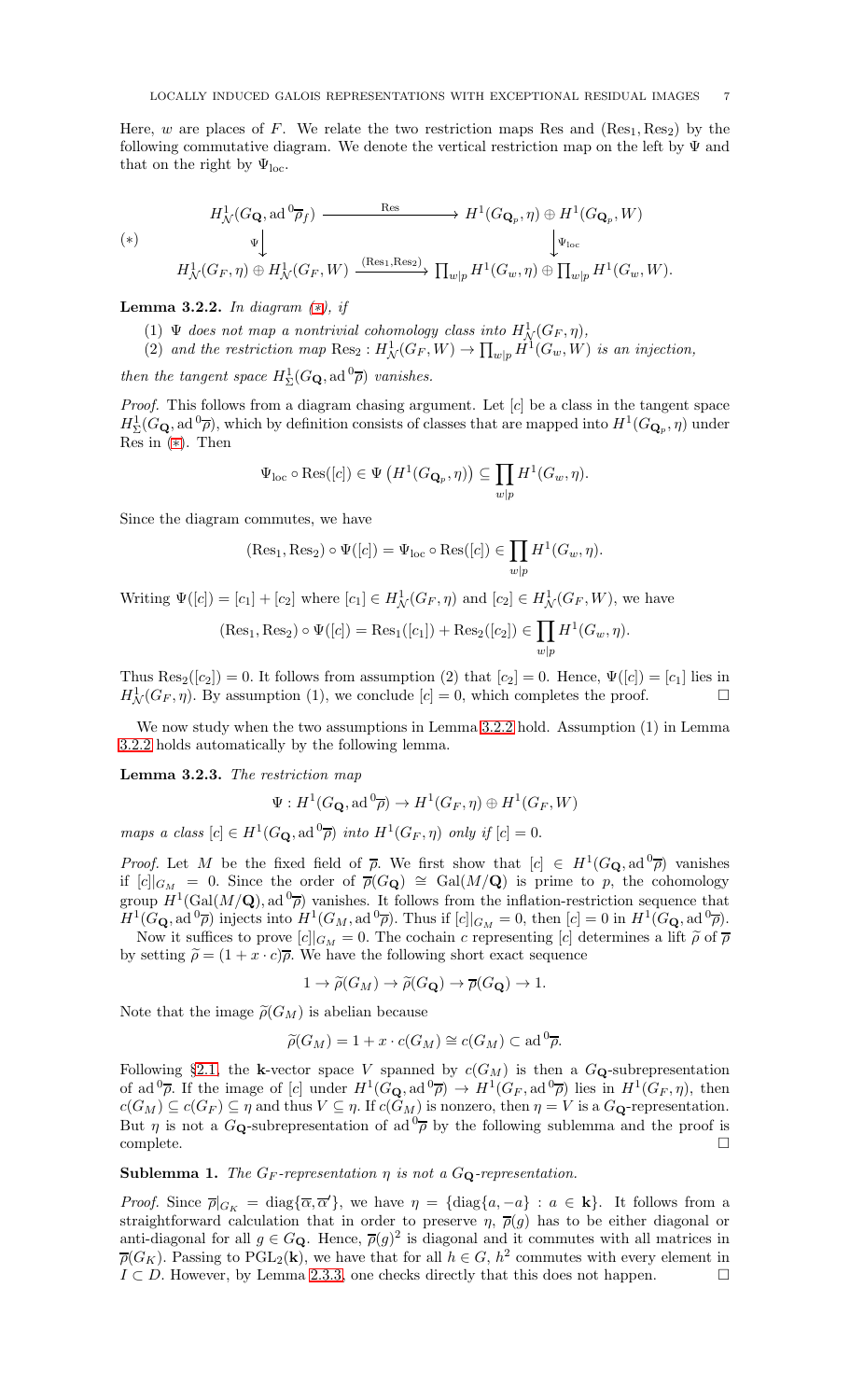We now study when assumption (2) in Lemma [3.2.2](#page-6-1) holds. Let  $C = Cl(L)/pCl(L)$  be the mod-p class group of L. If  $A/L$  is the maximal unramified abelian p-exponent extension of L, then class field theory gives an isomorphism Gal $(A/L) \cong C$ . By the uniqueness of A,  $A/\mathbf{Q}$ is also Galois and we have the short exact sequence

$$
1 \to C \to \text{Gal}(A/\mathbf{Q}) \to G \to 1.
$$

Following §[2.1,](#page-2-1) the  $\mathbf{F}_p$ -vector space C is endowed with a G-action.

Recall from Definition [3.2.1](#page-5-1) of the Selmer conditions that the kernel of Res<sub>2</sub> is  $H^1_{\mathcal{L}}(G_F, W)$ . Then assumption (2) amounts to saying that  $H^1_{\mathcal{L}}(G_F, W)$  vanishes. We first embed the cohomology group  $H^1_{\mathcal{L}}(G_F, W)$  into a homomorphism group.

<span id="page-7-2"></span>**Lemma 3.2.4.** The Selmer group  $H^1_{\mathcal{L}}(G_F, W)$  embeds into  $\text{Hom}_D(C, W)$ .

*Proof.* Since p does not divide the order of  $Gal(L/F) \leq G$ , it follows from the inflationrestriction sequence that  $H^1(G_F, W)$  embeds into  $H^1(G_L, W)^D$ . This embedding restricts to

$$
H^1_{\mathcal{L}}(G_F, W) \to H^1_{\mathcal{L}}(G_L, W)^D.
$$

The group  $H^1_{\mathcal{L}}(G_L, W)^D$  is by definition a subgroup of  $H^1_{\mathcal{M}}(G_L, W)^D$ . Since the action of  $G_L$ on ad  $\sqrt{p}$  is trivial and W is a  $\mathbf{Z}/p\mathbf{Z}$ -module, we have

$$
H^1_{\mathcal{M}}(G_L, W)^D = \text{Hom}(C, W)^D = \text{Hom}_D(C, W).
$$

Hence,  $H^1_{\mathcal{L}}(G_F, W)$  can be viewed as a subgroup of  $\text{Hom}_D(C, W)$ .

To study the vanishing condition of  $\text{Hom}_D(C, W)$ , we give a less restrictive definition of nicely exceptional semisimple residual representations. Fix an identification between G and  $S_4$  or  $A_5$ . For any subgroup H of  $S_4$  or  $A_5$ , by  $L^H$  we mean the subfield of L that is fixed by the subgroup whose image is H under the identification  $G \cong S_4$  or  $G \cong A_5$ .

<span id="page-7-0"></span>**Definition 3.2.5.** A semisimple Galois representation  $\overline{\rho}: G_{\mathbf{Q}} \to GL_2(\overline{\mathbf{F}}_p)$  is said to be nicely exceptional if it is exceptional and if  $p$  is prime to the class numbers of the following fields:

- (1)  $L^{S_3}$  and  $L^{\mathbf{Z}/4\mathbf{Z}}$  when  $G \cong S_4$ ;
- (2)  $L^{A_4}$  and  $L^{\mathbf{Z}/5\mathbf{Z}}$  when  $G \cong A_5$ .

When G is not  $S_4$  or  $A_5$ , the condition on class numbers is vacuously satisfied.

<span id="page-7-3"></span>**Lemma 3.2.6.** Suppose that  $\overline{\rho}$  is nicely exceptional. Then  $\text{Hom}_D(C, W) = 0$ .

*Proof.* See §[3.4.](#page-7-1) The proof only involves a tedious manipulation of representations of  $G, D$ and  $I$ .

Now we conclude the vanishing conditions for the tangent space.

<span id="page-7-4"></span>**Lemma 3.2.7.** Suppose that  $\overline{\rho}$  is nicely exceptional. Then the tangent space  $H^1_{\Sigma}(G_{\bf Q}, \text{ad}^0\overline{\rho}_f)$ is trivial.

*Proof.* It follows from Lemma [3.2.2,](#page-6-1) Lemma [3.2.3,](#page-6-2) Lemma [3.2.4](#page-7-2) and Lemma [3.2.6.](#page-7-3)  $\Box$ 

3.3. **Proof of Theorem [1.0.2.](#page-0-1)** If  $\overline{\rho}$  is nicely exceptional, then the tangent space  $H^1_{\Sigma}(G_{\mathbf{Q}}, \mathrm{ad}^0\overline{\rho})$ of **D** is trivial by Lemma [3.2.7.](#page-7-4) Thus, the deformation ring R of **D** is a quotient of  $W(\mathbf{k})$ . Since the order of  $\overline{\rho}(G_{\mathbf{Q}})$  is prime to p, we can lift the finite group  $\overline{\rho}(G_{\mathbf{Q}})$  to  $GL_2(W(\mathbf{k}))$  and obtain a  $W(\mathbf{k})$ -point  $[\rho_1]$  of  $Spec(R)$ . (We twist  $\rho_1$  if necessary as in §[3.1](#page-4-1) so that det  $\rho_1 = \chi$ .) Hence R is  $W(\mathbf{k})$ . On the other hand,  $[\rho \otimes \chi']$  is an  $\mathcal{O}_T$ -point of  $\text{Spec}(R)$  as explained in §[3.1.](#page-4-1) Since the only nontrivial homomorphisms from  $W(\mathbf{k})$  to  $\mathcal{O}_T$  are embeddings,  $[\rho \otimes \chi']$  is also a  $W(\mathbf{k})$ -point of  $Spec(R)$ . By the uniqueness of the  $W(\mathbf{k})$ -point on  $Spec(R) = Spec(W(\mathbf{k})),$ we have  $[\rho \otimes \chi'] = [\rho_1]$  and so  $\rho$  has finite image up to a twist.

<span id="page-7-1"></span>3.4. Proof of Lemma [3.2.6.](#page-7-3) Continue with the notations in §3.2. The idea is to write

$$
\operatorname{Hom}_{D}(C,W)\cong \operatorname{Hom}_{\mathbf{k}[D]}(C\otimes \mathbf{k},W)\cong \operatorname{Hom}_{\mathbf{k}[G]}(C\otimes \mathbf{k},\operatorname{Ind}_{D}^{G}W)
$$

where the second isomorphism follows from Frobenius reciprocity. Note that in  $\text{Hom}_D(C, W)$ , both C and W are viewed as  $\mathbf{Z}/p\mathbf{Z}$ -modules (or equivalently,  $\mathbf{F}_p$ -vector spaces) with D-action. By base changing to **k**, we work with representations over **k** to study when  $\text{Hom}_{\mathbf{k}[G]}(C \otimes$ **k**,  $\text{Ind}_{D}^{G}W$ ) vanishes. Since the order of G is prime to p, it follows from Maschke's theorem that finite dimensional representations of  $G, D$  and  $I$  over  $\bf{k}$  are semisimple.

We first describe W as a D-representation over **k** and then we compute  $\text{Ind}_{D}^{G}W$ . In order to proceed, we need to name some irreducible characters of  $D$  and  $G$ . We treat here the case  $G \cong S_4$ . (When G is isomorphic to  $A_5$ , the proof is similar and actually simpler because all subgroups of  $A_5$  are determined up to conjugation uniquely by their size.) Fix an identification  $G \cong S_4$ . When the decomposition subgroup D is identified with the non-normal  $D_4$ , we let  $\rho_1$  and  $\rho_2$  be the two irreducible characters of D that are nontrivial on I; when the decomposition subgroup D is isomorphic to  $D_8$ , we let  $\chi^{\Box}$  be the unique two dimensional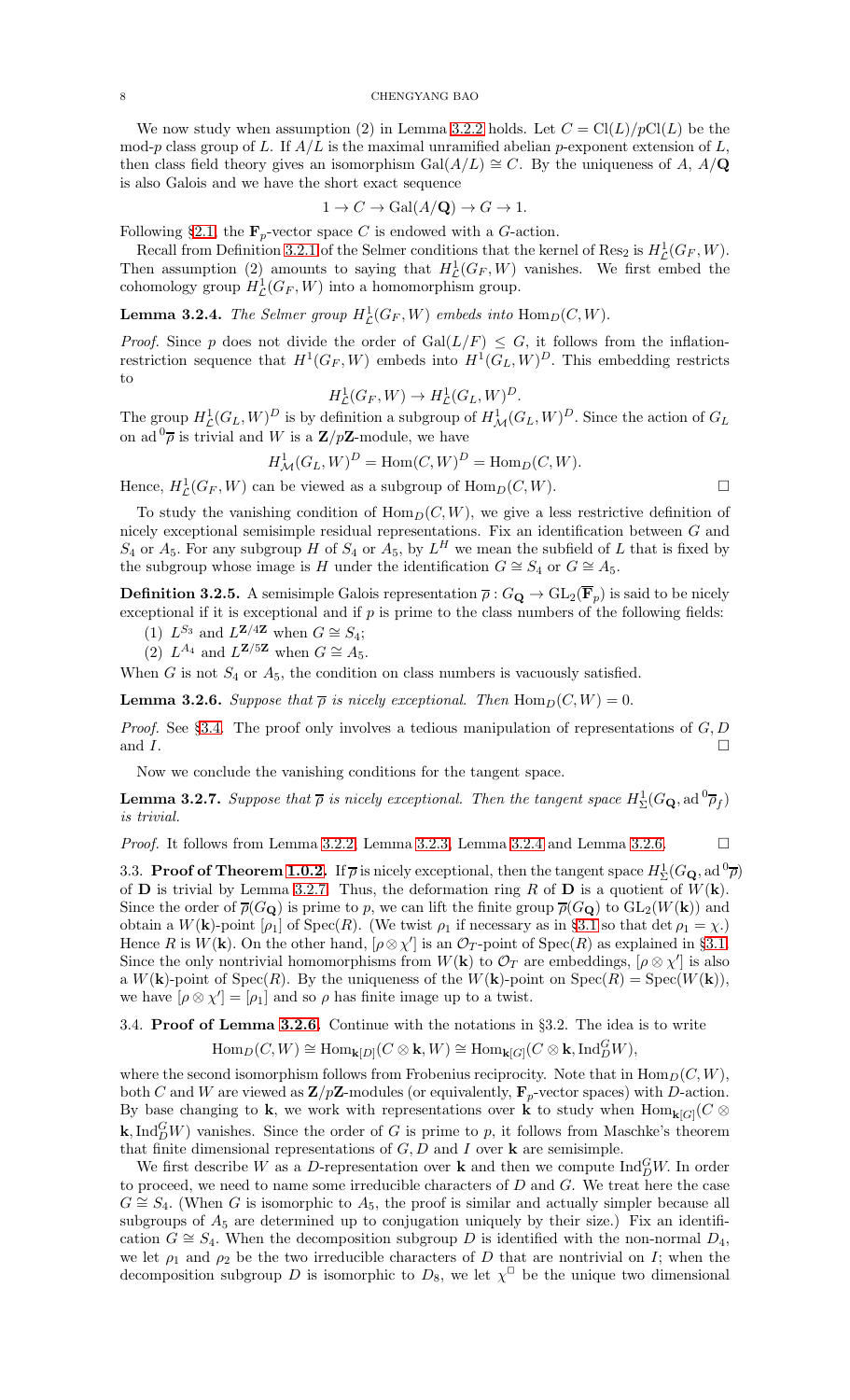irreducible character of D. Let sgn,  $\chi^{\perp}$ , sgn  $\otimes \chi^{\perp}$  and  $\chi^{(5)}$  be the four nontrivial irreducible characters of  $G \cong S_4$ . Here, the character  $\chi^{\perp}$  is the orthogonal complement to the trivial character in the defining representation of  $S_4$ ; the character sgn is the sign representation of  $S_4$ ; and the character  $\chi^{(5)}$  is the unique two dimensional irreducible character of  $S_4$ .

## <span id="page-8-1"></span>Sublemma 2.

(1) When  $D \cong D_4$ , we have  $W \cong \rho_1 \oplus \rho_2$  as a D-representation over **k** and  $\operatorname{Ind}_{D}^{G}W \cong \operatorname{sgn} \oplus \chi^{\perp} \oplus (\chi^{\perp} \otimes \operatorname{sgn})^{2} \oplus \chi^{(5)}.$ 

(2) When  $D \cong D_8$ , we have  $W \cong \chi^{\square}$  as a D-representation over **k** and

 $\mathrm{Ind}_{D}^{G}W \cong \chi^{\perp} \oplus (\chi^{\perp} \otimes \mathrm{sgn}).$ 

*Proof.* Recall that  $W = \text{Ind}_{G_K}^{G_{\mathbf{Q}_p}} (\overline{\alpha}^{r-1} \overline{\alpha})$  as a  $G_{\mathbf{Q}_p}$ -representation over **k**. Regarding W as a D-representation over **k**, we have  $W = \text{Ind}_{I}^{D}(\overline{\alpha}^{t-1}\overline{\alpha})$ , where  $\overline{\alpha}^{t-1}\overline{\alpha}$  is viewed as a character of I.

When D is isomorphic to  $D_4$ , the order of  $\overline{\alpha}^{\prime -1} \overline{\alpha}$  is  $d=2$ . We then have

$$
\overline{\alpha}^{\prime -1} \overline{\alpha} = \overline{\alpha}^{-1} \overline{\alpha}^{\prime} \cong \text{sgn}|_{I}
$$

because I is identified with the subgroup generated by a single transposition in  $S_4$ . Hence,  $W \cong \text{sgn} |I \oplus \text{sgn} |I \text{ as an } I\text{-representation over } \mathbf{k}$ . By semisimplicity of representations of G and Frobenius reciprocity, we have

$$
\operatorname{Ind}_{D}^{G} W = \operatorname{Ind}_{D}^{G} (\operatorname{Ind}_{I}^{D} (\operatorname{sgn} |_{I})) = \operatorname{Ind}_{I}^{G} (\operatorname{sgn} |_{I}) \cong \operatorname{sgn} \oplus \chi^{\perp} \oplus (\chi^{\perp} \otimes \operatorname{sgn})^{2} \oplus \chi^{(5)}
$$

as claimed.

When D is isomorphic to  $D_8$ , the order of  $\overline{\alpha}'^{-1}\overline{\alpha}$  is  $d=4$ . Then  $\overline{\alpha}'^{-1}\overline{\alpha}$  is not equal to  $\overline{\alpha}^{-1}\overline{\alpha}'$  and so  $\overline{\alpha}'^{-1}\overline{\alpha}$  does not extend to a character of D. By Lemma [2.1.1,](#page-1-0) W is irreducible as a D-representation over k. Hence it is the unique two dimensional irreducible representation  $\chi^{\Box}$  of D. By the same reasoning as before, we have

$$
\mathrm{Ind}_{D}^{G}W \cong \chi^{\perp} \oplus (\chi^{\perp} \otimes \mathrm{sgn})
$$

as claimed.  $\Box$ 

We have the general results for an  $S_4$  extension  $L/\mathbf{Q}$  that is unramified outside  $\{p,\infty\}$ .

<span id="page-8-0"></span>Sublemma 3. Let  $L/Q$  be an  $S_4$  extension unramified outside  $\{p, \infty\}$  and let C be Cl(L)/pCl(L). Suppose that  $p$  is prime to the order of  $S_4$ . Then

- (a)  $\text{Hom}_{\mathbf{k}[G]}(C \otimes \mathbf{k}, \text{sgn}) = 0;$
- (b)  $\text{Hom}_{\mathbf{k}[G]}(C \otimes \mathbf{k}, \chi^{\perp}) = 0$  if p does not divide the class number of  $L^{S_3}$ ;
- (c) Hom $_{\mathbf{k}[G]}(C \otimes \mathbf{k}, \chi^{\perp} \otimes \text{sgn}) = 0$  if p does not divide the class number of  $L^{\mathbf{Z}/4\mathbf{Z}}$ .
- (d) Hom<sub>k[G]</sub> $(C \otimes k, \chi^{(5)}) = 0$  if p does not divide the class number of  $L^{D_8}$ .

*Proof.* Note that for every representation  $U$  of  $G$  over  $\mathbf{k}$ , we have

$$
\mathrm{Hom}_{\mathbf{k}[G]}(C \otimes \mathbf{k}, U) \cong \mathrm{Hom}_{\mathbf{F}_p[G]}(C, U)
$$

where the latter U is viewed as an  $\mathbf{F}_p$ -vector space.

For part (a), if  $\text{Hom}_{\mathbf{k}[G]}(C \otimes \mathbf{k}, \text{sgn}) \neq 0$ , then  $\text{Hom}_{\mathbf{F}_p[G]}(C, \text{sgn}) \neq 0$ . Thus  $A_4$  acts trivially on a nontrivial subspace V of C. Viewing  $C/V$  as a normal subgroup of C, we have the short exact sequence

$$
1 \to V \to \text{Gal}(A^{C/V}/L^{A_4}) \to A_4 \to 1.
$$

Since  $p$  is prime to the order of  $S_4$ , the sequence splits and by virtue of the fact that  $A_4$  acts trivially on V we have  $Gal(A^{C/V}/L^{A_4}) \cong A_4 \times V$ . By Galois theory,  $(A^{C/V})^{A_4}$  is an unramified abelian p-exponent extension of the quadratic field  $L^{A_4} = \mathbf{Q}(\sqrt{p^*})$ . Hence p divides the class number of  $\mathbf{Q}(\sqrt{p^*})$ . However, when  $p \equiv 1 \pmod{4}$ , the class number of  $\mathbf{Q}(\sqrt{p})$  is smaller than p (see for example [\[Was97,](#page-9-11) §5.6]); when  $p \equiv 3 \pmod{4}$  the class number of  $\mathbf{Q}(\sqrt{-p})$  is smaller than  $p$  (see for example [\[Maz89,](#page-9-10) §1.13]).

For part (b), (c) and (d), we replace  $A_4$  in the above argument by  $S_3$ ,  $\mathbb{Z}/4\mathbb{Z}$  and  $D_8$ respectively. Then the homomorphism groups vanish if  $p$  does not divide the class numbers of these fields.  $\Box$ 

*Proof of lemma [3.2.6.](#page-7-3)* Since  $L^{D_8}$  is a subfield of  $L^{Z/4Z}$ , if the class number of the  $L^{Z/4Z}$  is not divisible by p, neither is the class number of  $L^{D_8}$ . By sublemma [3](#page-8-0) we have

$$
\mathrm{Hom}_{\mathbf{k}[G]}\left(C \otimes \mathbf{k}, \mathrm{sgn} \oplus \chi^{\perp} \oplus (\chi^{\perp} \otimes \mathrm{sgn})^2 \oplus \chi^{(5)}\right) = 0.
$$

When  $D \cong D_4$ , by Frobenius reciprocity and Sublemma [2,](#page-8-1) it follows that

$$
\operatorname{Hom}_D(C,W)\cong \operatorname{Hom}_{\mathbf{k}[D]}(C\otimes \mathbf{k},W)\cong \operatorname{Hom}_{\mathbf{k}[G]}\left(C\otimes \mathbf{k},\operatorname{Ind}_D^GW\right)=0.
$$

Similar considerations apply to the case  $D \cong D_8$ .  $□$